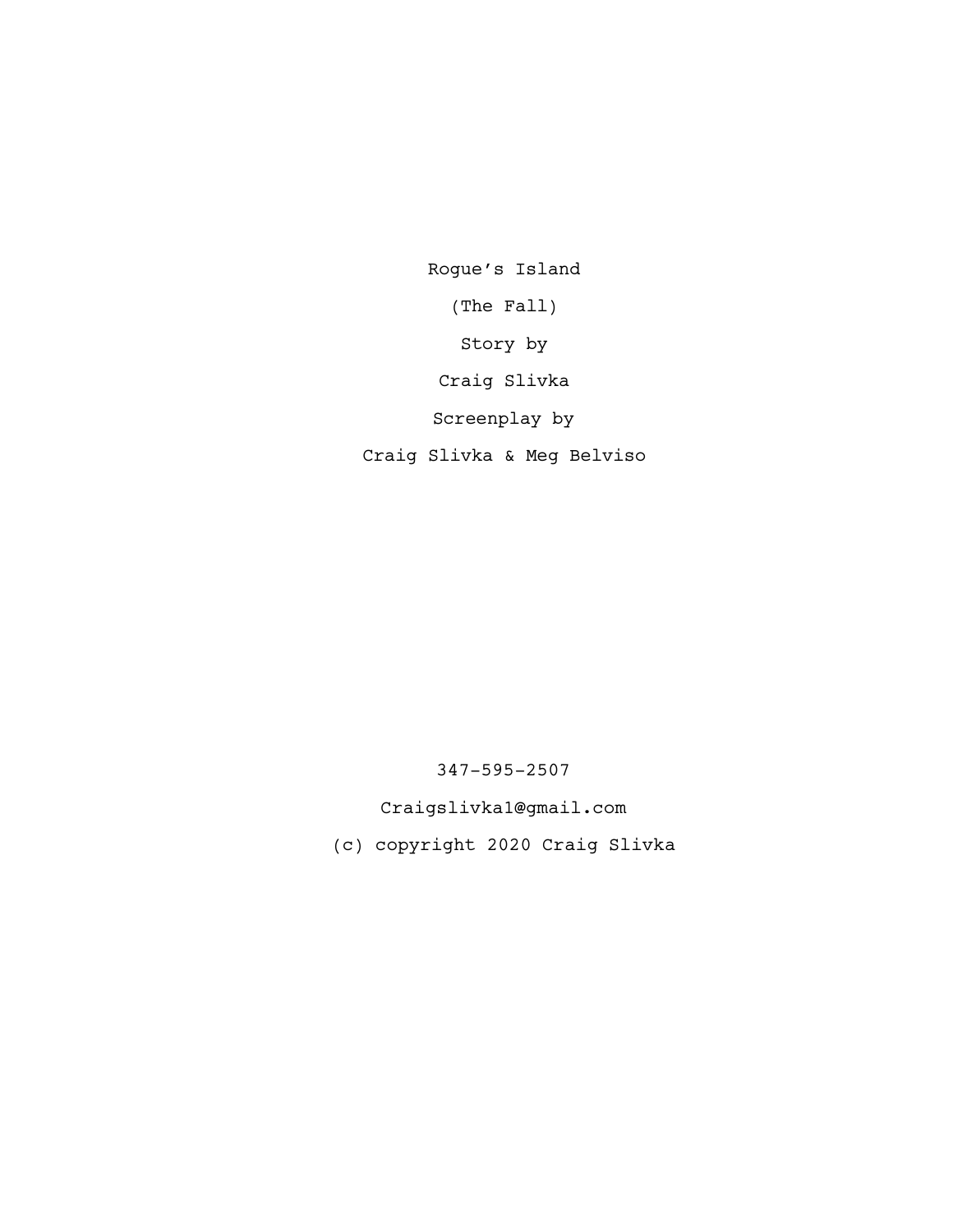EXT./INT. JON SLOVAK'S COTTAGE - LATE AFTERNOON

The year is 1990, America has gone from the peace, love, and brotherhood of the 1960s through the age of Reagan's ultraconservatism and greed is ethical with hypocritical family values.

A 1988 good condition Black Mazda 323 pulls in the driveway. Good Clean Fun by the Allman Brothers Band on the radio. Jon turns the engine off, gets out, locks the car, and unlocks his front door.

JON SLOVAK(23), a newly graduated theatre major from the University of Rhode Island circa 1989. Jon's brown eyes reflect his deepest thoughts and emotions.

DOMINICK(17), Narragansett High School student, harmless rabble-rouser, sits on the bed.

> JON Dominick what--

DOMINICK --I wanted to see where you live.

JON How did you--

Dominick points to the window.

DOMINICK If you teach, how come you live here?

JON I'm not a teacher. They have degrees, salary, and--

DOMINICK --So what do ya call last year with us?

JON That doesn't make me a certified teacher. It was a situation, and I filled in. I did have fun shaking things up.

DOMINICK Boy, did you ever.

(MORE) JON Remember how scared you all were at the end of the year show!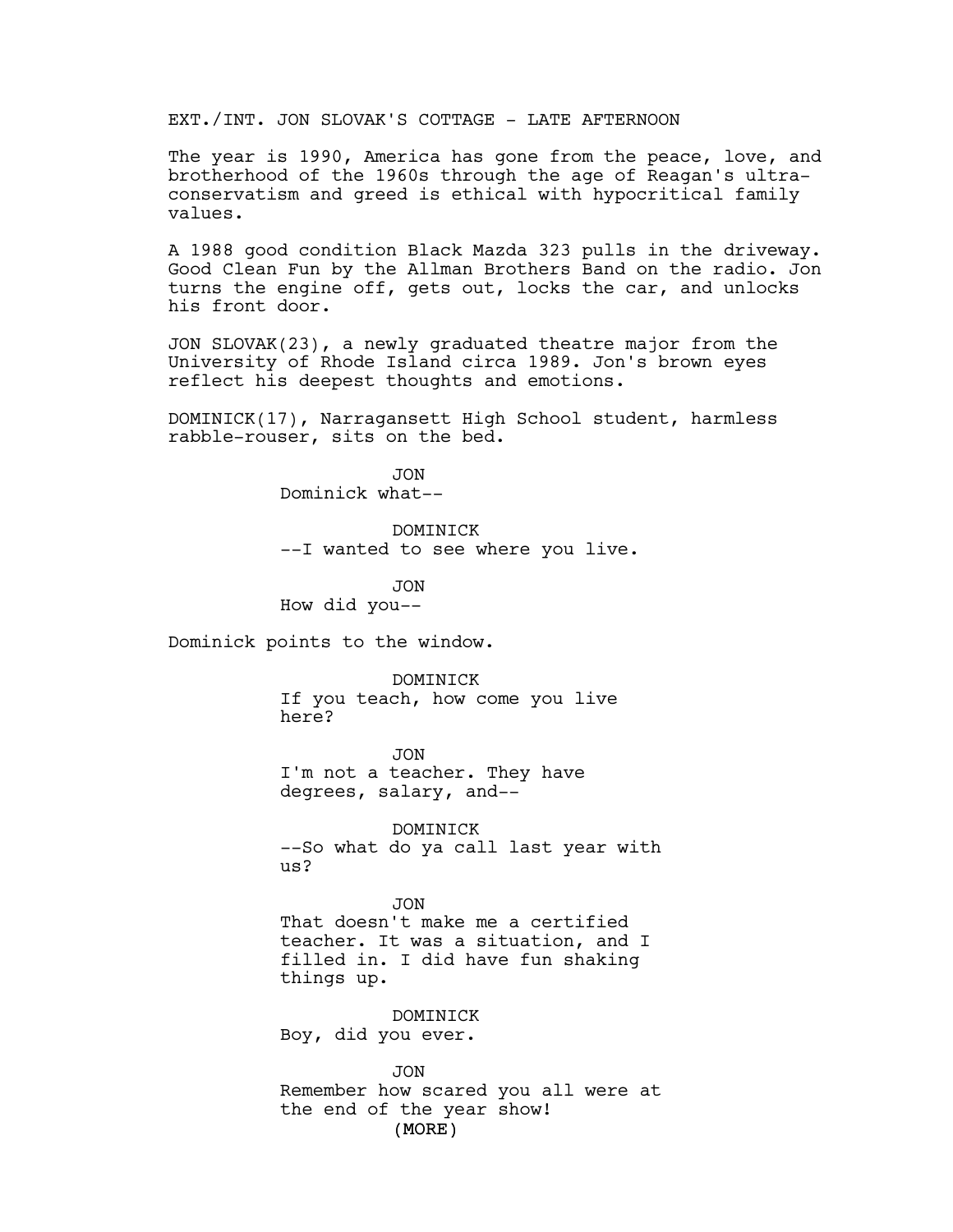## JON (CONT'D)

So much ribbing, almost all of the guys called in sick. All because of a boy/girl tap number.

DOMINICK Change here in booneyville Rhode Island don't come easy.

```
JON
```
Well, you stood up to the Puritan mentality. Enrollments tripled for the fall.

DOMINICK Wow! Really?

JON You should be proud.

DOMINICK It was alotta work.

JON Yeah, but the pay off was worth the effort.

DOMINICK I guess so, Mr. Slovak.

JON

Summer's here, and we're not in school, call me Jon.

DOMINICK Jon, what are you doing this summer?

JON Working at Bolerio's by day and relaxing at night.

DOMINICK That's it?

JON You took a lot out of me. I have to recharge myself.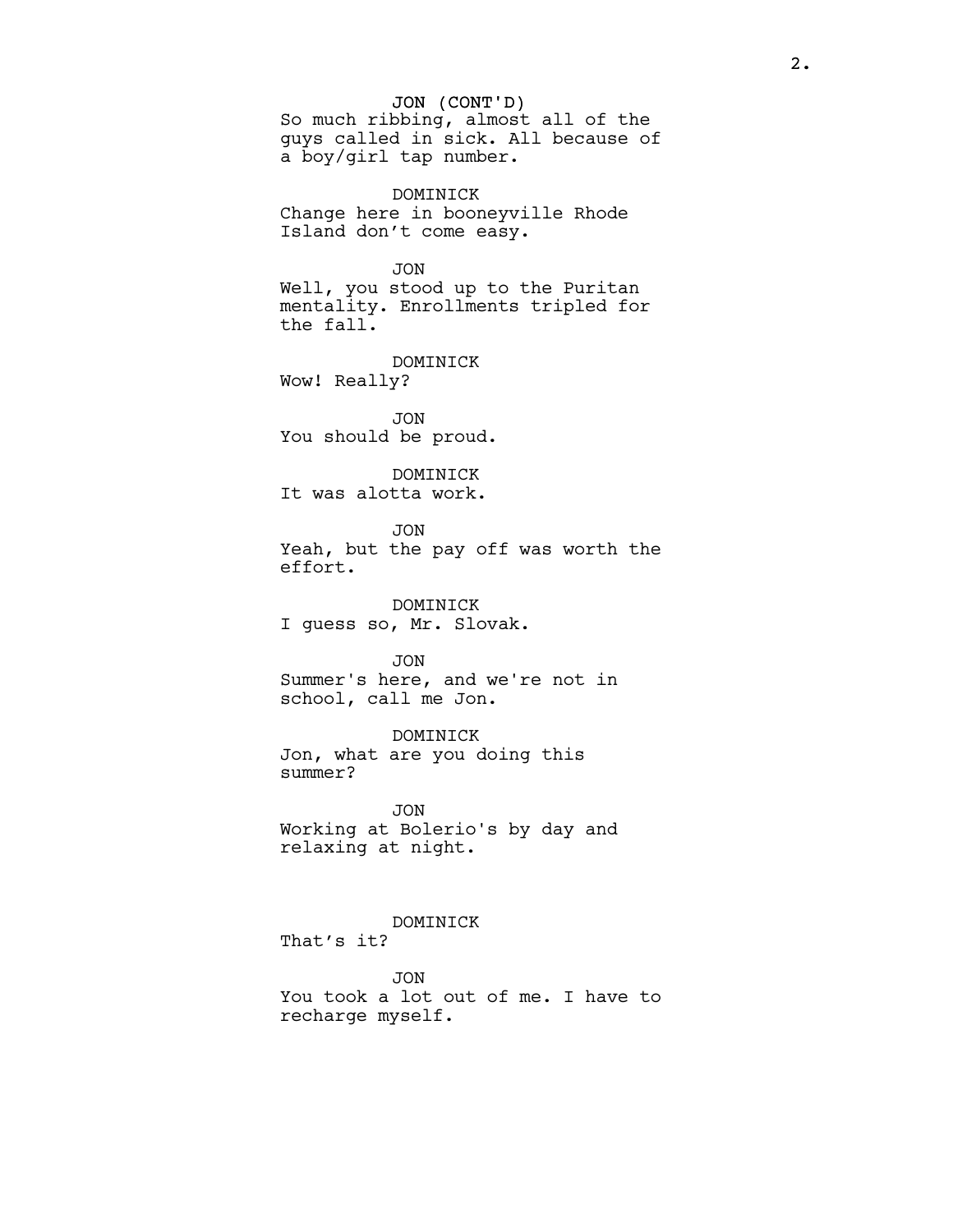## DOMINICK

You sound like a windup doll. It's summer, and you live between two fantastic beaches.

JON I could go to--

DOMINICK

-- Jon, you trust me?

JON Besides breaking in–-

DOMINICK –-Everybody does it here. Don't be old, yet. I want you to meet two of my buddies.

JON Dominick, I just graduated from college, and meeting kids in High School is a little--

A glance from Dominick.

JON (CONT'D) --I didn't hang out much with my friends when I was--

DOMINICK

--That's my point, you need to hang out, so you don't stress out.

JON

But—-

DOMINICK -–My friends are juniors and seniors in college.

JON I suppose I could try.

DOMINICK Yeah, yeah, that's the ticket.

JON Didn't I teach you better than using movie clichés?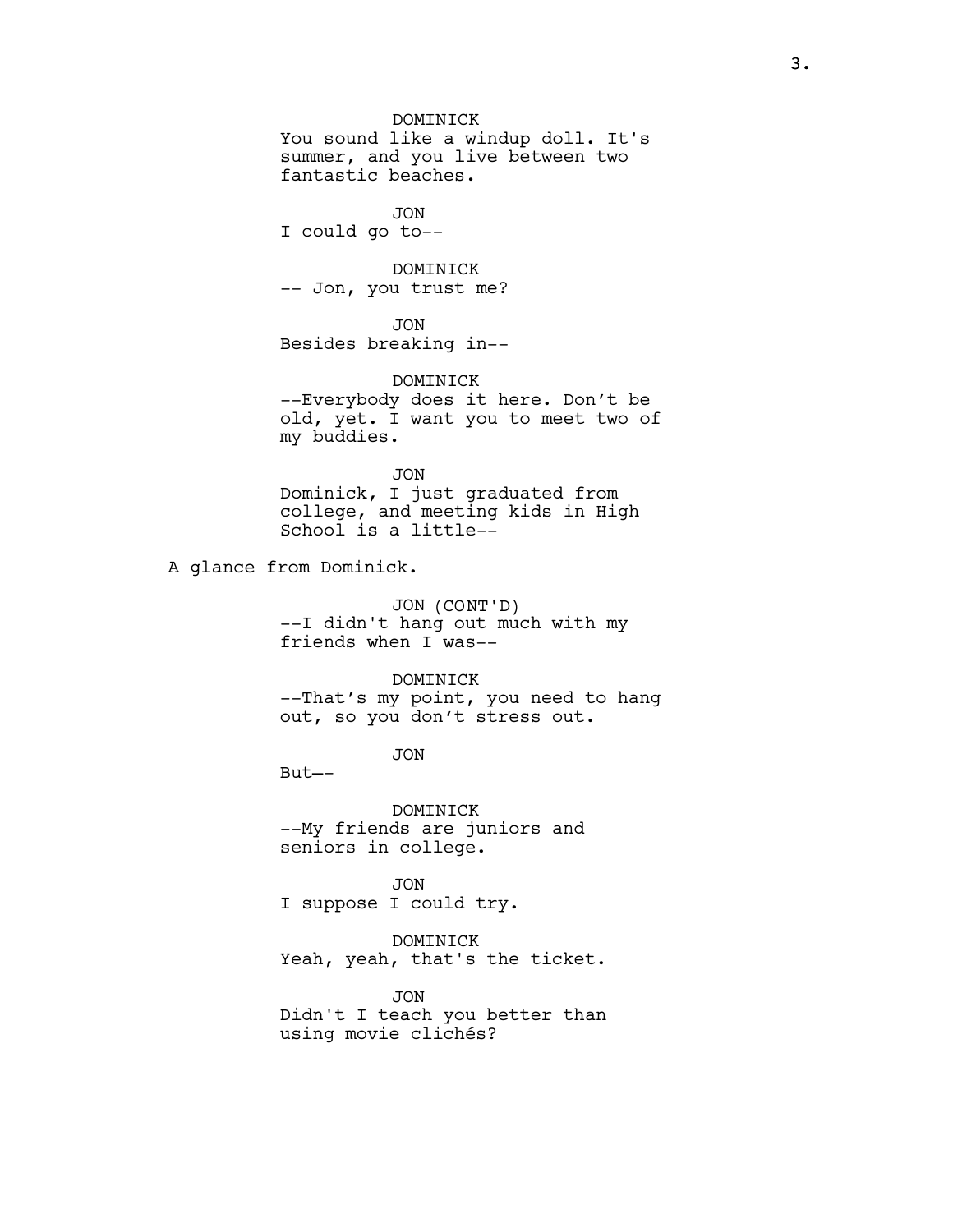DOMINICK (correcting JON) SNL is TV. We'll need a six-pack of Bud. Ed and Bill will be drinking.

JON I'm not much of a drinker.

**DOMINICK** Milk it, drink as fast or slow as you want.

JON (onboard) I could buy beer when I get gas.

They get in the car, DRIVE OFF.

EXT. STONE, SAND & GRAVEL PIT - EARLY NIGHT

Jon's Mazda pulls near SAND DUNE, Dominick and Jon get out.

Top of a dune, Ed, and Bill slide down.

ED BODES(20), tall and toned but doesn't work out. He has brown hair, brown eyes with rebellious looking brown sideburns, all-around good guy at heart.

BILL HUMIGIN(20), has an athletic but stocky build is Ed's partner in crime.

> ED So the sorry puppy comes crawling back!

DOMINICK Screw you, Ed! I've got a six-pack.

BILL

Ed, leave him be. Just cause you kick his ass every time... Hey! He remembered beer.

Ed runs down the dune, puts Dominick in a headlock, and gives noogie.

> ED So rug rat, how have you been?

Releases him.

**DOMINICK** 

Okay.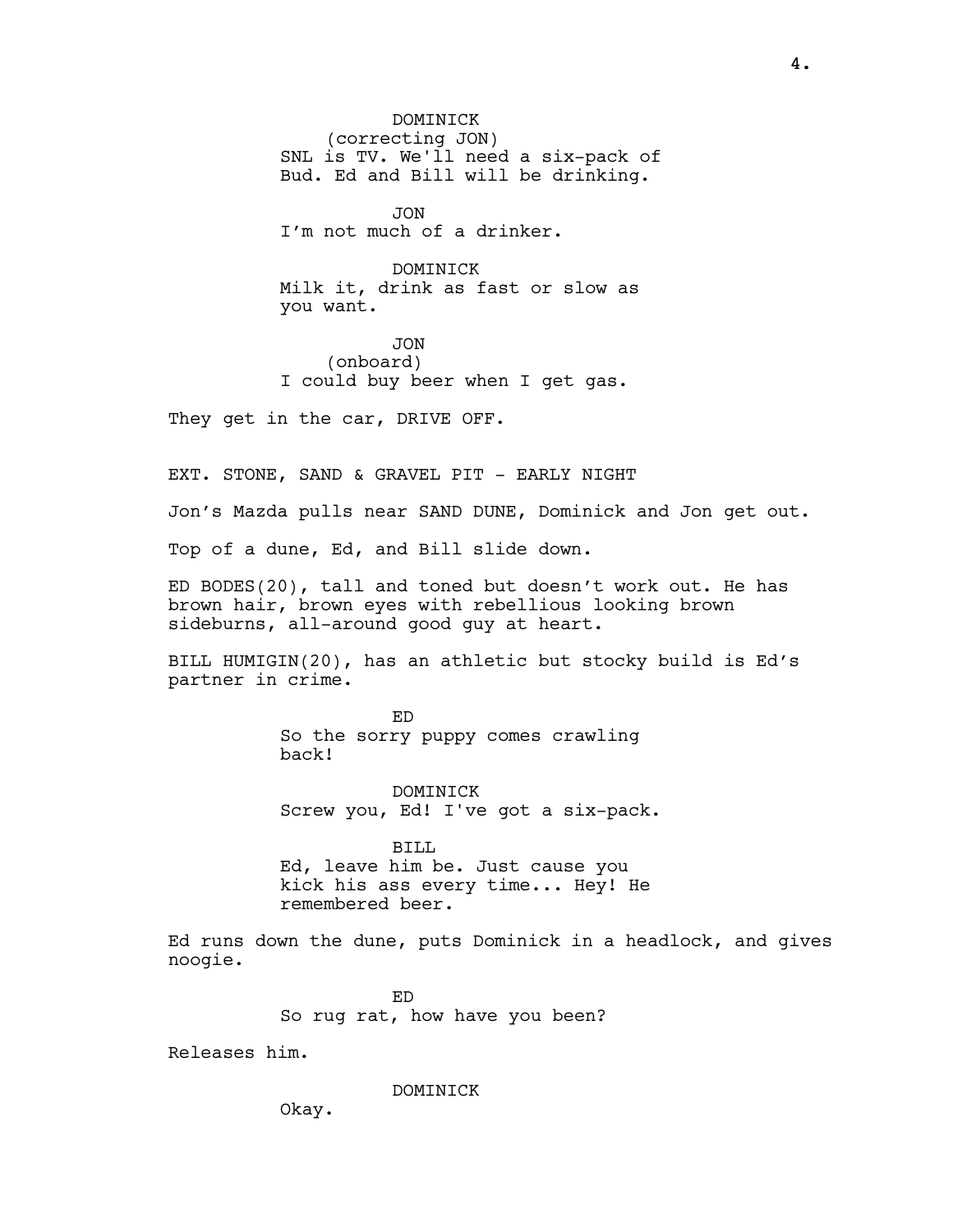Bill comes down.

BILL Who's your pal?

JON Jon, Jon Slovak.

ED Looks square.

DOMINICK He is, but decent.

BILL How do you know?

Jon annoyed.

JON I'm standing right here.

DOMINICK He was my theatre teacher--

ED --Shit! Are you nuts bringing a teacher?

DOMINICK Nah, he's cool, Mr. Hooligan still runs class but Jon's fresh out of college--

GLANCES from Ed and Bill.

DOMINICK (CONT'D) --He's only two years older.

BILL I guess it's okay.

## ED

Did you know Dom is the king of pranksters? There's not a lock he can't pick?

JON (laughs) I know.

ED Hey! An initiation's in order.